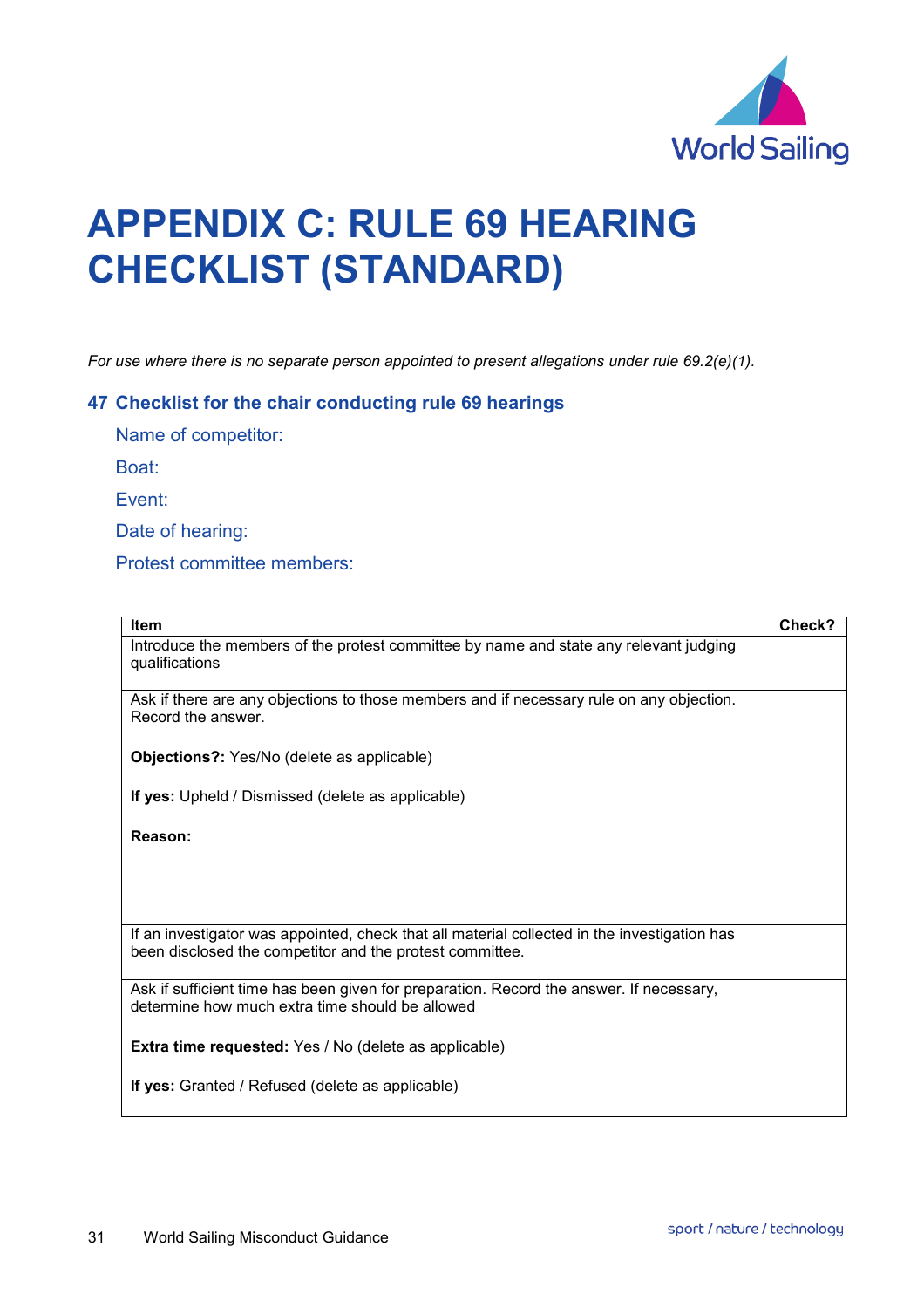

| Reason:                                                                                                                                                                                                                                                                                                 |  |
|---------------------------------------------------------------------------------------------------------------------------------------------------------------------------------------------------------------------------------------------------------------------------------------------------------|--|
|                                                                                                                                                                                                                                                                                                         |  |
| Ask if the competitor has received the written notification and understands the nature of the<br>allegations. Record the answer. If the competitor does not speak English as a first<br>language, determine if a translator is required.                                                                |  |
| Competitor has received written notification: [ ]                                                                                                                                                                                                                                                       |  |
| Competitor understands allegations: [ ]                                                                                                                                                                                                                                                                 |  |
| If not already represented, ask the competitor if they wish to be represented and/or have an<br>advisor present. If they say no, explain that they can change their mind at any during the<br>hearing (but that the hearing will not start again from the beginning).                                   |  |
| Competitor represented: Yes / No (delete as applicable)                                                                                                                                                                                                                                                 |  |
| If yes: name of representative/advisor:                                                                                                                                                                                                                                                                 |  |
| If no: competitor understands right to representation: [ ]                                                                                                                                                                                                                                              |  |
| If represented, explain that the representative can consult with the competitor, ask<br>questions for them and sum up for them, but cannot answer questions on behalf of<br>the competitor.                                                                                                             |  |
| Explain that the allegation is just that - an allegation. Explain the purpose of the hearing is<br>to determine what has happened and whether misconduct has been committed.                                                                                                                            |  |
| Explain to the competitor what the possible outcomes might be if the allegations are proven<br>- a warning, penalisation and potential further action by the national authority (or if a foreign<br>competitor - his/her own national authority).                                                       |  |
| Hear the main witness supporting the allegation, and allow the competitor to question the<br>witness, who may then be questioned by the committee. That person should then leave the<br>hearing, unless he or she is a member of the protest committee, whose presence<br>throughout has been foreseen. |  |
| Name of witness:                                                                                                                                                                                                                                                                                        |  |
| Evidence given by witness: []                                                                                                                                                                                                                                                                           |  |
| Witness questioned by competitor: []                                                                                                                                                                                                                                                                    |  |
| Witness questioned by committee: []                                                                                                                                                                                                                                                                     |  |
|                                                                                                                                                                                                                                                                                                         |  |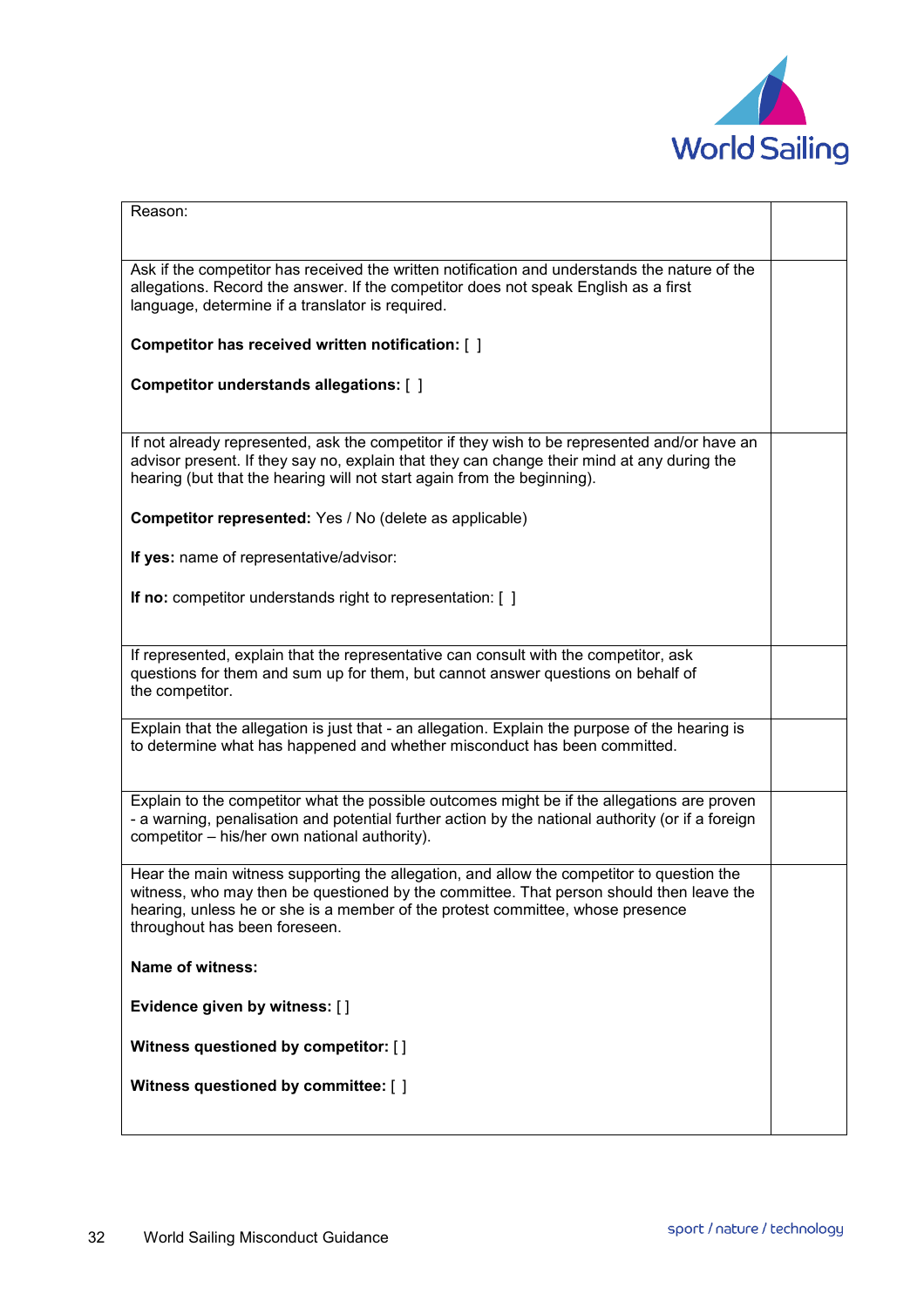

| Hear, one by one, other witnesses supporting the allegations, and allow the competitor to<br>question each witness, who may then be questioned by the committee. |                                   |
|------------------------------------------------------------------------------------------------------------------------------------------------------------------|-----------------------------------|
| <b>Witness Number</b>                                                                                                                                            | $1 \quad 2 \quad 3$               |
| Evidence given by witness:                                                                                                                                       | [                                 |
| Witness questioned by competitor:                                                                                                                                | $[ ] [ ] [ ]$                     |
| Witness questioned by committee:                                                                                                                                 | $[ ] [ ] [ ]$                     |
| <b>Names of witnesses:</b>                                                                                                                                       |                                   |
| 1.                                                                                                                                                               |                                   |
| 2.                                                                                                                                                               |                                   |
| 3.                                                                                                                                                               |                                   |
|                                                                                                                                                                  |                                   |
| Hear the evidence of the competitor, who may then be questioned by the committee.                                                                                |                                   |
| Evidence given by competitor: []                                                                                                                                 |                                   |
| Competitor questioned by committee: [ ]                                                                                                                          |                                   |
| Hear, one by one, the witnesses called by the competitor: allow the competitor to question                                                                       |                                   |
| each witness, who may then be questioned by the committee.                                                                                                       |                                   |
| <b>Witness Number</b>                                                                                                                                            | $2^{\circ}$<br>$\mathbf{3}$<br>1. |
| Evidence given by witness:                                                                                                                                       | [ ] [ ] [ ]                       |
| Witness questioned by competitor:                                                                                                                                | [ ] [ ] [ ]                       |
| Witness questioned by committee:                                                                                                                                 | [1111]                            |
| <b>Names of witnesses:</b>                                                                                                                                       |                                   |
| 1.                                                                                                                                                               |                                   |
| 2.                                                                                                                                                               |                                   |
| 3.                                                                                                                                                               |                                   |
|                                                                                                                                                                  |                                   |
|                                                                                                                                                                  |                                   |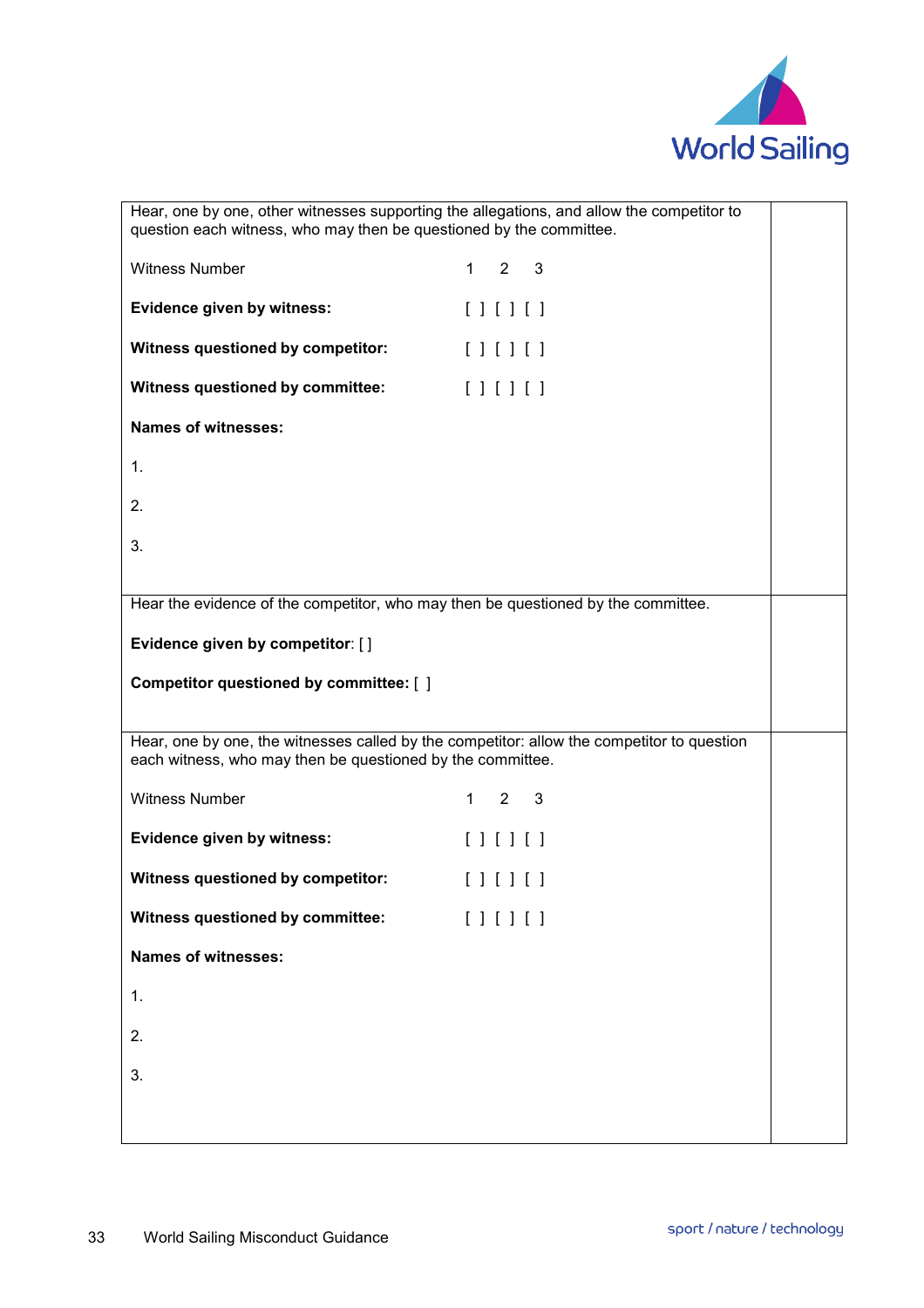

| Ask the competitor to sum up their case                                                                                                                                                                                                                   |  |
|-----------------------------------------------------------------------------------------------------------------------------------------------------------------------------------------------------------------------------------------------------------|--|
| Ask the parties to confirm they have had a fair hearing and been able to make all their<br>submissions                                                                                                                                                    |  |
| Ask the competitor and all others present to withdraw, and confer.                                                                                                                                                                                        |  |
| Find the facts, writing down exactly what happened and/or what was said. If the use of bad<br>language is relevant to the case, write down the exact words believed to have been used.<br>As with a protest, avoid making conclusions in the facts found. |  |
| Apply the standard of proof set out in RRS 69.2(g).                                                                                                                                                                                                       |  |
| Conclude in writing whether the facts constitute a breach of good manners or<br>sportsmanship, unethical behaviour or may bring of the sport into disrepute.                                                                                              |  |
| Apply the standard of proof set out in RRS 69.2(g).                                                                                                                                                                                                       |  |
| Recall the competitor to announce whether the allegation is upheld or dismissed. If it is<br>dismissed, close the hearing.                                                                                                                                |  |
| If it is upheld, ask the competitor whether there are any mitigating circumstances the<br>committee might consider when deciding whether to warn or penalize. Receive any<br>apologies.                                                                   |  |
| Ask the competitor to withdraw again. Decide whether to warn, or to penalize, in which<br>case decide the penalty.                                                                                                                                        |  |
| Recall the competitor, and announce the decision. Repeat or explain the decision if<br>necessary, but avoid getting into further argument if the competitor is upset and does not<br>accept the decision.                                                 |  |
| Explain any right of appeal to the national authority.                                                                                                                                                                                                    |  |
| Advise the race committee of the decision if it affects the scores for the event, or if a<br>competitor is to be excluded.                                                                                                                                |  |
| Post a notice on the official notice board, giving the result of the hearing, but not facts or<br>conclusions. It is recommended you use the wording in Appendix K.1.3.                                                                                   |  |
| If a report is to be made to the national authority or World Sailing, notify the facts found,<br>conclusions and decision to them. Include the names of the committee and the address of<br>the chair.                                                    |  |
| Record that the competitor was asked whether sufficient time had been given for<br>preparation, and whether there was any objection to the composition of the committee,<br>noting the answers given.                                                     |  |
| It is recommended you use follow the guidance in Appendix K                                                                                                                                                                                               |  |